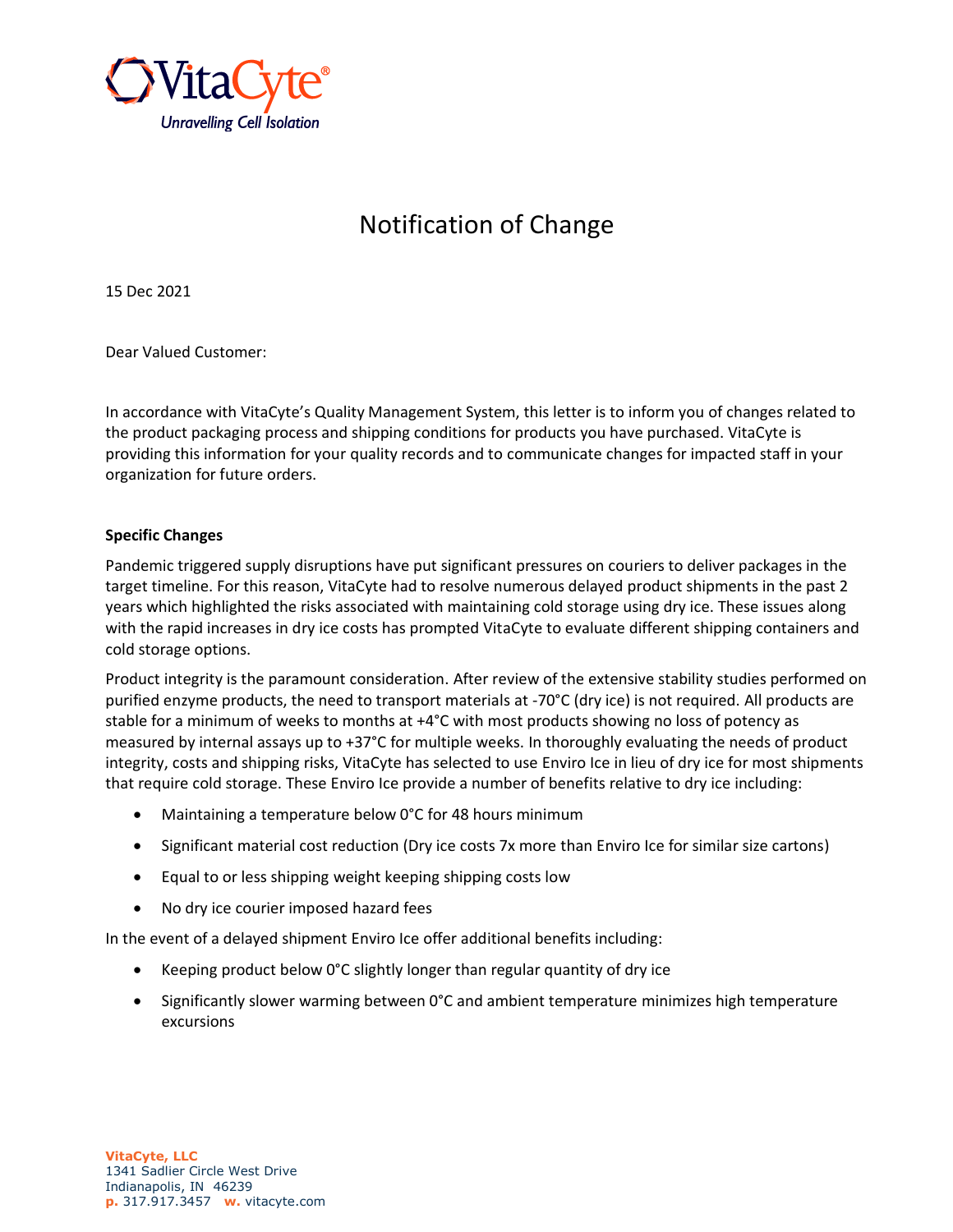

## **Products Impacted**

This change will impact the packaging and shipping of all products that had been shipped on dry ice.

| <b>Product</b>               | <b>Shipping Conditions</b>                                                |
|------------------------------|---------------------------------------------------------------------------|
| Collagenase HA/MA            | Enviro Ice                                                                |
| Collagenase Gold             | Ambient                                                                   |
| <b>Collagenase Gold Plus</b> | Enviro Ice                                                                |
| <b>BP Protease</b>           | Ambient                                                                   |
| RI                           | Enviro Ice                                                                |
| Thermolysin                  | Enviro Ice                                                                |
| DE Collagenases              | Ambient                                                                   |
| AS/AS2                       | Ambient                                                                   |
| Comingled Order              | Enviro Ice (if at least 1 item is<br>recommended to ship with Enviro Ice) |

**There has been no change made to manufacturing processes or product specifications related to this notification. This change only applies to shipping conditions.**

#### **Justification**

#### *Enviro Ice*

The Enviro Ice were qualified by testing different combinations of cartons and frozen Enviro Ices for duration of cold storage. A comparison of cold storage duration for an average shipment is shown in the graph below. Additional product stability and cold storage data can be provided upon request.